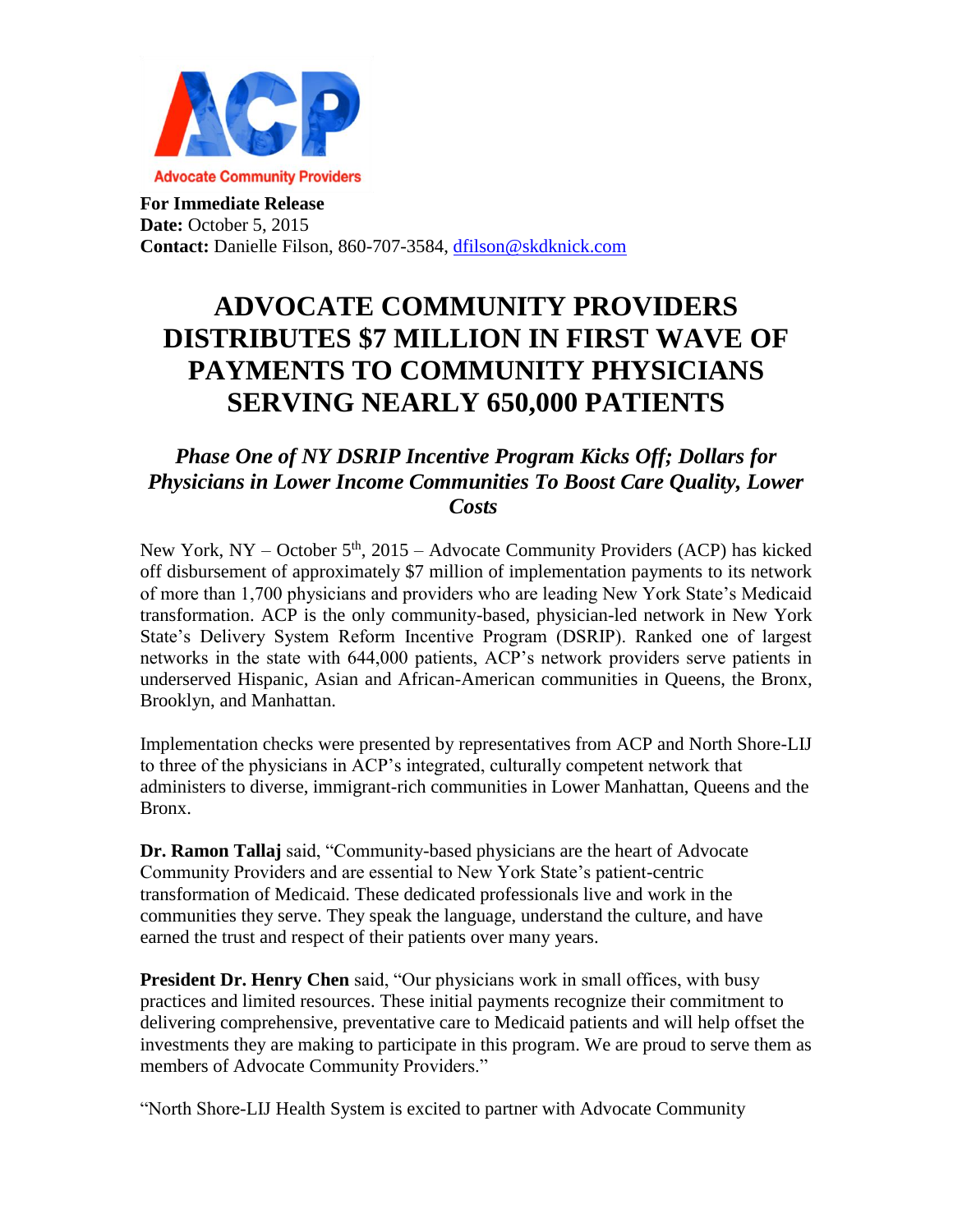

Providers and its network of local physicians who are working to better serve the populations in New York City's underserved communities," said **Howard Gold**, EVP and Chief Managed Care and BD Officer, North Shore-LIJ. "It is a pivotal moment in New York City health care."

To qualify for this payment, these physicians and all others have agreed to reporting, training and certification requirements and committed to participating in a Health Information Exchange, implementing certified Electronic Medical Records, and achieving PCMH Level 3 certification for primary care providers. Future DSRIP Incentive Payments will be based on specific performance metrics established by the state.

# # # #

About Advocate Community Providers

Advocate Community Providers (ACP) unites 1,700 individual, independent physicians with 400 hospital partners and community based organizations dedicated to health, wellness and social services in lower-income, underserved Hispanic, Asian and African-American communities throughout New York City. Representing 644,000 patients across four boroughs of New York City, ACP was created in partership with North Shore-Long Island Jewish Health System, Inc. (NSLIJ). ACP's mission is to convene safety-net providers, partners and other stakeholders to create a culturally competent patientcentered, comprehensive and coordinated service care model to meet the needs of individuals and families participating in Medicaid. ACP is one of 25 Performing Provider Systems (PPS) in New York's Delivery Reform Incentive Payment program (DSRIP) to transform the State's Medicaid system. DSRIP's goals include reducing avoidable hospitalizations and ensuring that patients and their families with Medicaid switch to a community-based care system that emphasizes preventative care over reliance on the emergency room.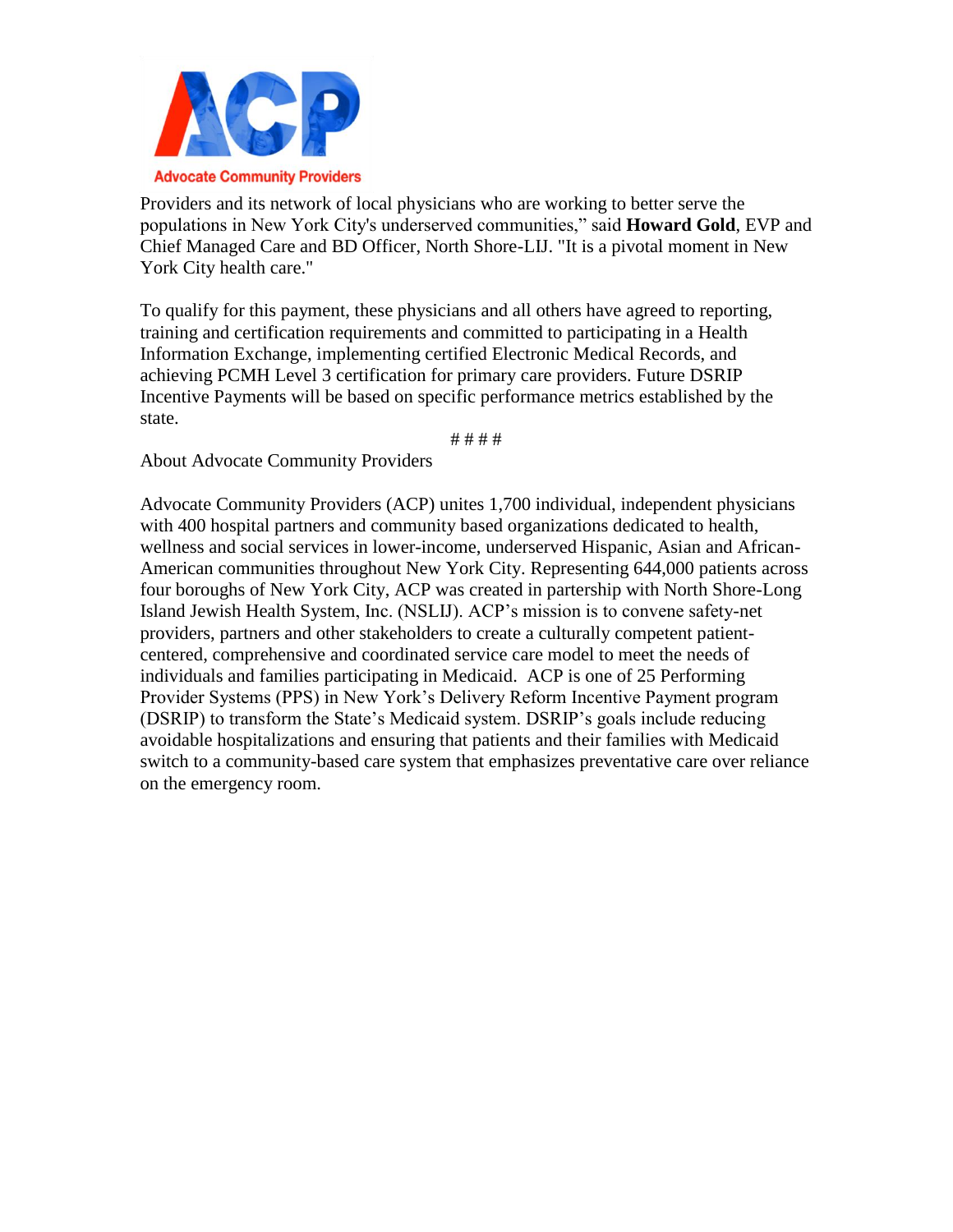



**Brooklyn, New York** (from left to right) – Dr. Henry Chen, Wallace Lau, Dr. Fufu He